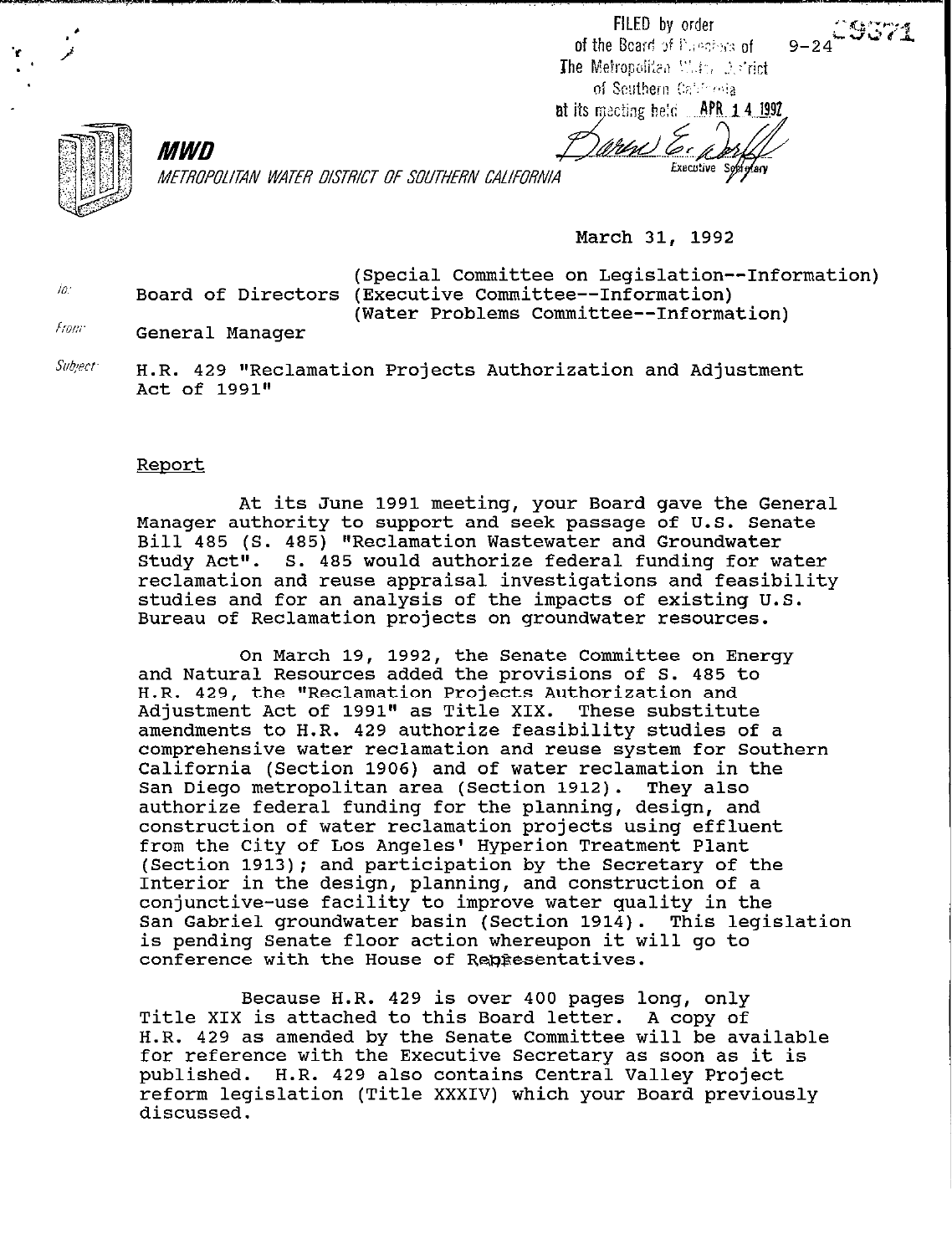## **Board of Directors -2- March 31, 1992**

### **Board Committee Assionments**

**This letter was referred for information to:** 

**The Special Committee on Legislation because the letter concerns proposals for Federal legislation pursuant to Administrative Code Section 2581(a).** 

**The Executive Committee because the letter is in regard to public information for governmental and other entities and officials, and the Executive Committee has jurisdiction to study and advise in such matters, pursuant to Administrative Code Section 2417(b).** 

**The Water Problems Committee because the letter proposes potential programs which may have an affect on Metropolitan's policies regarding reclamation and reuse pursuant to Administrative Code Section 2481(i).** 

**Recommendation** 

**For information only.** 

**Carl Boronkay** 

**JMB:gn** 

**Attachment**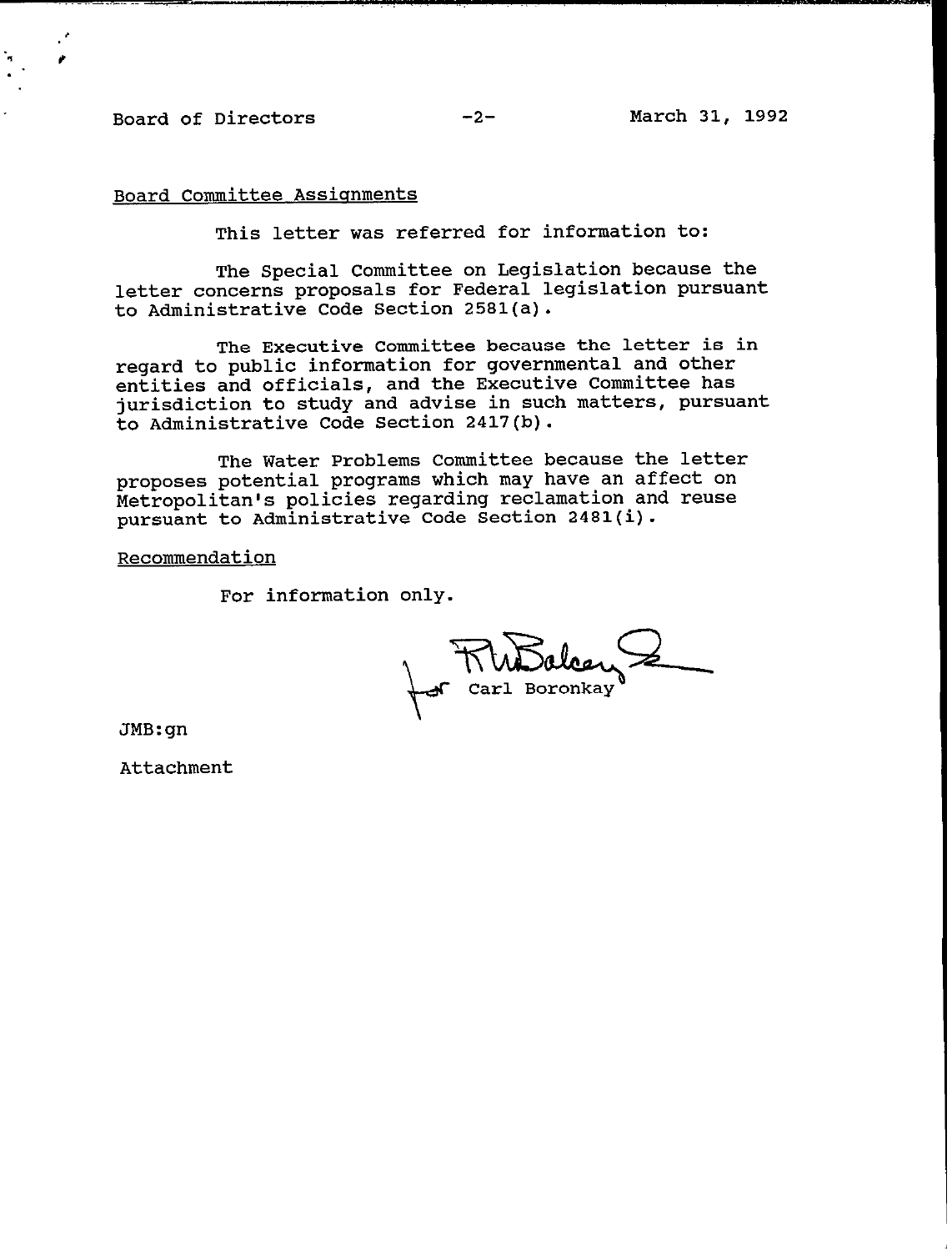,,.,,.,.. I -...a,:  $FAXNO.$   $\overline{0}$ 

 $\frac{\text{MAR}-30-92 \text{ MON}}{16:25}$  ...

:

? : .

173

., .,

,,,(, .,"

| $\mathbf{1}$            | SEC. 1803. DEFINITIONS.                                           |
|-------------------------|-------------------------------------------------------------------|
| $\overline{\mathbf{c}}$ | As used in this title--                                           |
| 3.                      | (1) the term "District" means the Conejos Water                   |
| 4                       | Conservancy District of the State of Colorado;                    |
| 5                       | (2) the term "Federal reclamation laws" means the Act             |
| 6                       | of June 17, 1902 (32 Stat. 388), and Acts supplementary           |
| 7                       | thereto and amendatory thereof;                                   |
| 8                       | (3) the term "Platoro Reservoir" means the Platoro Dam            |
| 9                       | and Reservoir of the Platoro Unit of the Conejos Division of      |
| 10                      | the San Luis Valley Project; and                                  |
| 11                      | (4) the term "Secretary" means the Secretary of the               |
| 12                      | Interior.                                                         |
| 13                      |                                                                   |
| 14                      | TITLE XIX - RECLAMATION WASTEWATER AND GROUNDWATER STUDIES        |
| 15                      | SEC. 1901. SHORT TITLE.                                           |
| 16                      | This title may be referred to as the "Reclamation Wastewater      |
| 17                      | and Groundwater Study and Facilities Act".                        |
| 18                      | SEC. 1902. GENERAL AUTHORITY.                                     |
| 19                      | (a) The Secretary of the Interior (hereafter "Secretary"),        |
| 20                      | acting pursuant to the Reclamation Act of 1902 (Act of June 17,   |
| 21                      | 1902, 32 Stat. 388) and Acts amendatory thereof and supplementary |
| 22                      | thereto (hereafter "Federal reclamation laws"), is directed to    |
| 23                      | undertake a program to investigate and identify opportunities for |
| 24                      | reclamation and reuse of municipal, industrial, domestic, and     |
| 25                      | agricultural wastewater, and naturally impaired ground and        |
| 26                      | surface waters, for the design and construction of demonstration  |
|                         |                                                                   |

P;d2

'.' ""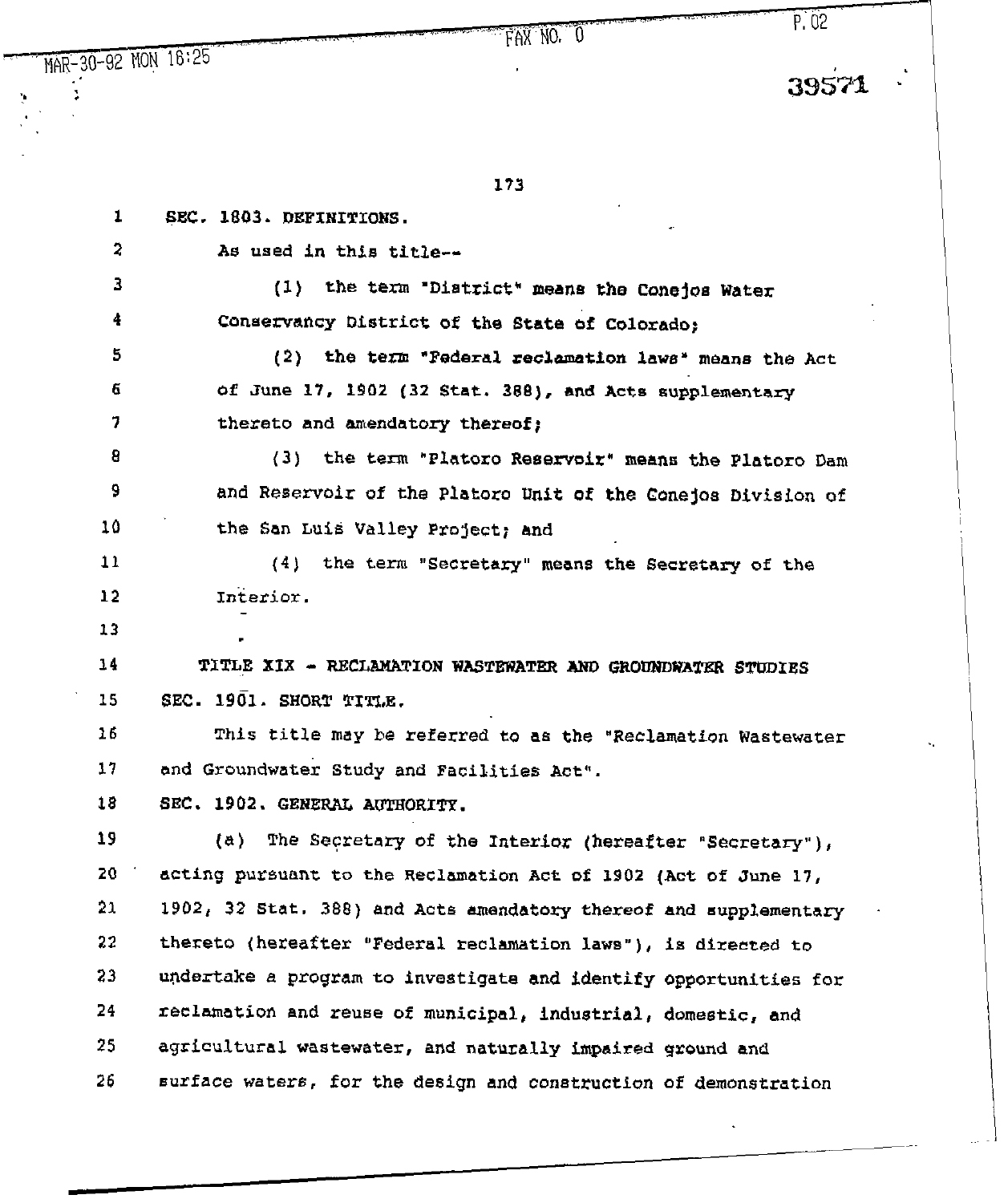$\frac{1}{2}$ , 03

114

 $\mathcal{L}^{\mathcal{L}}(\mathcal{L}^{\mathcal{L}})$  is the contract of the set of the set of the set of the set of the set of the set of the set of the set of the set of the set of the set of the set of the set of the set of the set of the set

1 2 3 and *permanent* facilities to reclaim and reuse wastewater, and to conduct research, including desalting, **for** the reclamation of *wastewater* and naturally impaired ground and surface waters.

:.

4 5 6 (b) such program shall be Limited to the States and areas referred to in section 1 of the Reclamation Act of 1902 (Act of June 17, 1902, 32 Stat, 388) a8 **amended.** 

7 8 9 (c) The Secretary is authorized to enter into such agreements and promulgate euch regulation8 as may be necessary to carry out the purposes and provisions of this title.

10 11 12 13 14 15 16 17 18 (d) The Secretary shall not investigate, promote or *implement,* pursuant to this title, any project intended to reclaim and reuse agricultural wastewater generated In the service area of the San Luis Unit of the Central Valley Project, California;except those measures reconunended for action by the San Joaquin Valley Drainage Program in the report entitled A Management Plan for Agricultural Subsurface Drainage and Related Problems on the Westside San Joaquin Valley (September 1990). SEC. 1903. APPRAISAL INVESTIGATIONS.

19 20 21 22 23 24 2s 26 (a) The Secretary shall undertake appraisal investigations to identify opportunities for water reclamation and reuse. Each such investigation shall take into account environmental considerations as provided by the Rational Environmental Policy Act of 1969 (42 U.S.C. 4321 et seq.) and regulations issued to implement the provisions thereof, and shall include recommendations as to the preparation of a feasibility study of the potential *reclamation* and reuse **meaeures.** 

## MAR-30-92 MON 16:25  $\sum_{i=1}^n \mathbf{r}_i = \mathbf{r}_i + \mathbf{r}_i$

 $\mathbf{e} = \mathbf{e} \cdot \mathbf{e}$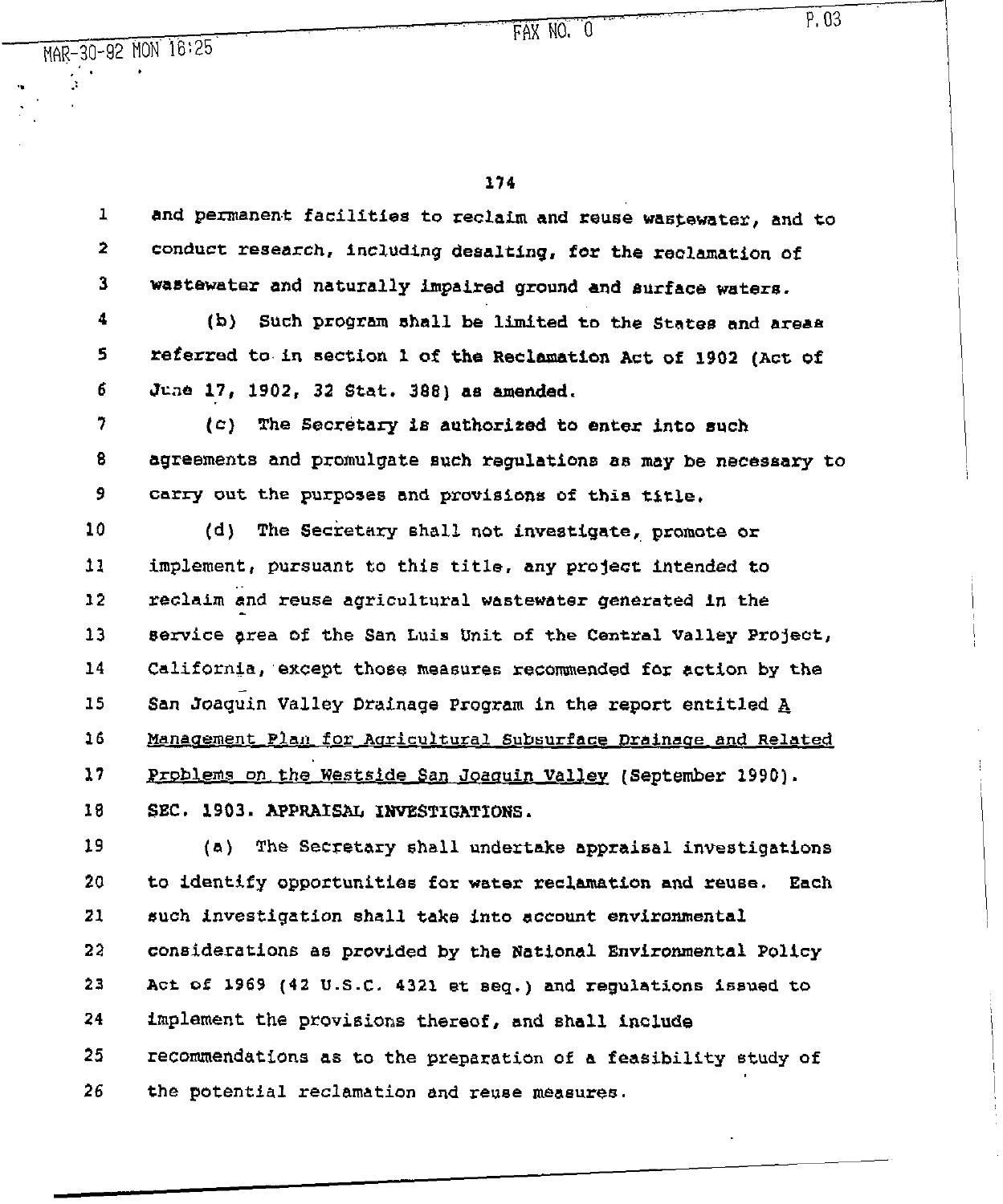$\ddot{\phantom{0}}$ 

175

| ı  | (b) Appraisal investigations undertaken pursuant to this       |
|----|----------------------------------------------------------------|
| 2  | title shall consider, among other things--                     |
| Ĵ  | (1) all potential uses of reclaimed water, including,          |
| 4  | but not limited to, environmental restoration, fish and        |
| 5  | wildlife, groundwater recharge, municipal, domestic,           |
| 6  | industrial, agricultural, power generation, and recreation; '  |
| 7  | (2) the current status of water reclamation technology         |
| ₿  | and opportunities for development of improved technologies;    |
| 9  | (3) measures to stimulate demand for and                       |
| 10 | eliminate obstacles to use of reclaimed water, including       |
| 11 | pricing;                                                       |
| 12 | (4)<br>measures to coordinate and streamline local, state      |
| 13 | and Federal permitting procedures required for the             |
| 14 | implementation of reclamation projects; and                    |
| 15 | (5)<br>measures to identify basic research needs required      |
| 16 | to expand the uses of reclaimed water in a safe and            |
| 17 | environmentally sound manner.                                  |
| 18 | (c) The Secretary shall consult and cooperate with             |
| 19 | appropriate State, regional, and local authorities during the  |
| 20 | conduct of each appraisal investigation conducted pursuant to  |
| 21 | this title.                                                    |
| 22 | (d) Costs of such appraisal investigations shall be            |
| 23 | nonreimbursable.                                               |
| 24 | SEC. 1904. PEASIBILITY STUDIES.                                |
| 25 | (a) The Secretary is authorized to participate with            |
| 26 | appropriate Federal, State, regional, and local authorities in |
|    |                                                                |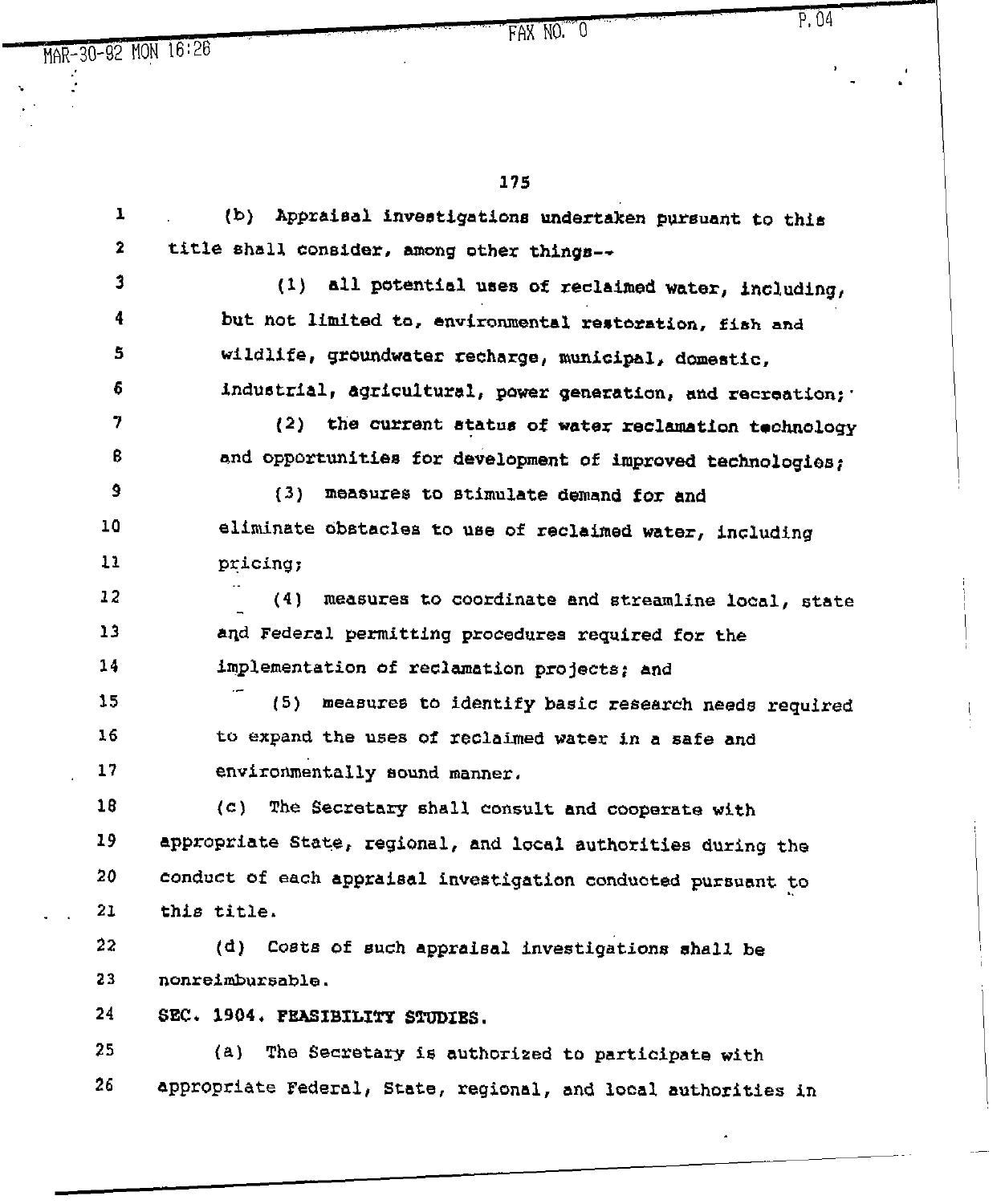FAX NO. U

P. 05

176

1 2 3 4 5 6 1 B 9 10 11 12 13 14 btudies to determine the feasibility of water reclamation and reuse projects recommended for such study pursuant to section 1903 of this title. The Federal share of the costa of such feasibility studies shall not exceed 50 per centum of the total, except that the Secretary may increase the Federal share of the Co6t6 of 6uch feasibility study **if** the Secretary determines, based upon a demonstration of financial **hardship** *on* the part of the non-Federal participant, that the non-Federal participant is unable to contribute at least 50 per centum of the costs of such Etudy. The Secretary may accept &s part of the non-Federal cost share the contribution of such in-kind services by the non-Federal participant that the Secretary determines will contribute substantially toward the conduct and completion of the l study. "

15 16 17 18 19 (b)<sup>-</sup> The Federal share of feasibility studies, including those described in sections 1906 through 1910 of this title, shall be considered as project costs and shall be reimbursed in Accordance with the Federal reclamation lawci, **if** the project studied is implemented.

20 21 22 (C) In addition to the requirement8 of other Federal laws, feasibility studies authorized under thie title shall consider, among other things--

23 24 (1) near- and long-term water demand and eupplies *in the* study area;

25

(2) all potential uses for reclaimed water;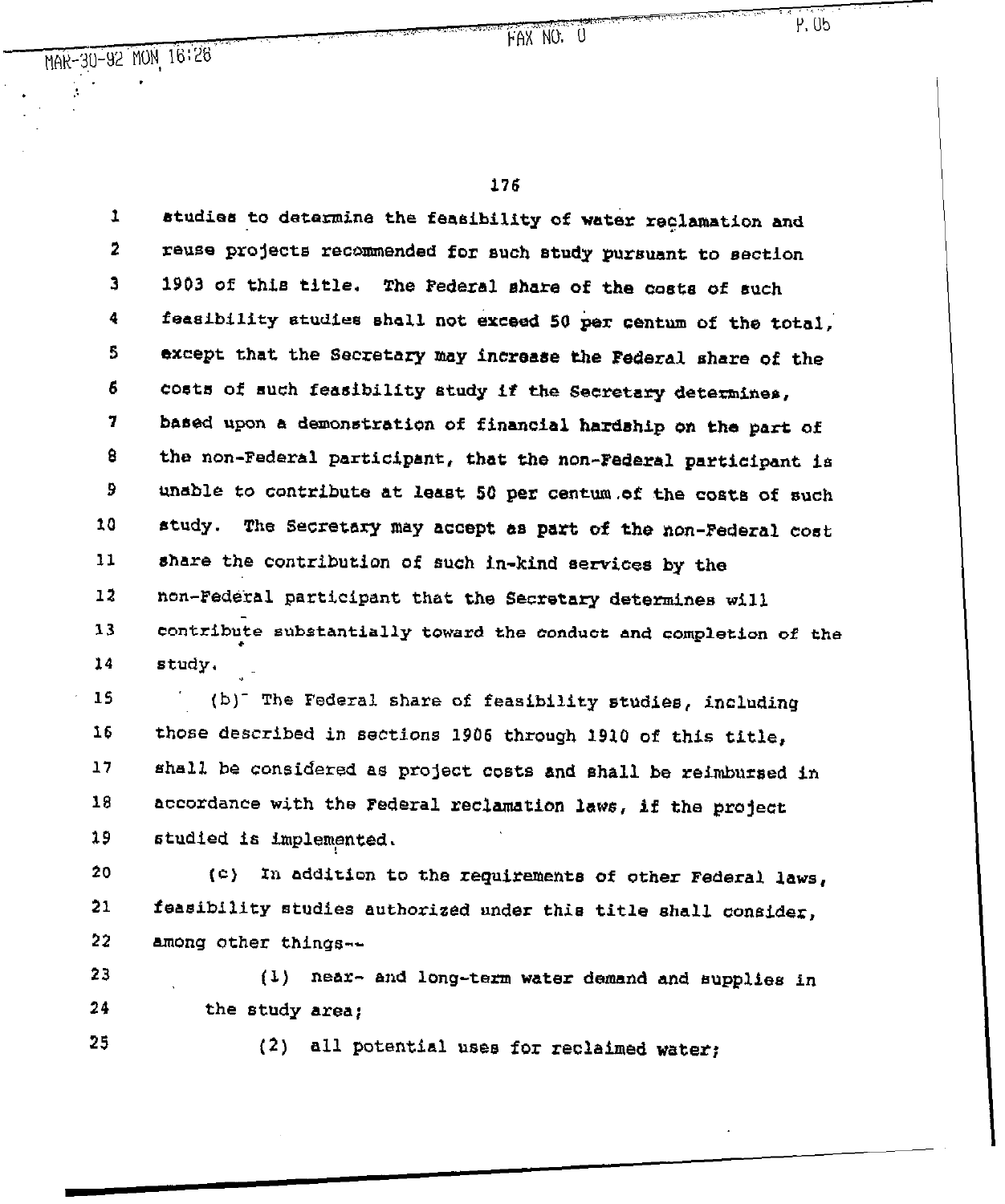$\langle \cdot \rangle$ 

 $\frac{1}{2}$ 

# ,, ,.... j, ,Fk\_\_NO;- ok.. ,..,I .I "p.06 .'

\* h,

.I .,

 $\mathbb{Z}$ 

177

| 1                       | measures and technologies available for water<br>(3)             |
|-------------------------|------------------------------------------------------------------|
| $\overline{\mathbf{2}}$ | reclamation, distribution, and reuse;                            |
| 3                       | (4) public health and environmental quality issues               |
| 4                       | associated with use of reclaimed water; and,                     |
| 5                       | (5) whether development of the water reclamation and             |
| 6                       | reuse measures under study would--                               |
| 7                       | (A)<br>reduce, postpone, or aliminate development of             |
| 8                       | new or expanded water supplies, or                               |
| 9                       | (B)<br>reduce or eliminate the use of existing                   |
| 10                      | diversions from natural watercourses or withdrawals              |
| 11                      | from aquifers.                                                   |
| 12                      | SEC. 1905. RESEARCH AND DEMONSTRATION PROJECTS.                  |
| 13                      | The Secretary is authorized to conduct research and to           |
| 14                      | construct, operate, and maintain cooperative demonstration       |
| 15                      | projects for the development and demonstration of appropriate    |
| 16                      | treatment technologies for the reclamation of municipal,         |
| 17                      | industrial, domestic, and agricultural wastewater, and naturally |
| 18                      | impaired ground and surface waters. The Federal share of the     |
| 19                      | costs of demonstration projects shall not exceed 50 percent of   |
| 20                      | the total cost including operation and maintenance. Rights to    |
| 21                      | inventions developed pursuant to this section shall be governed  |
| 22                      | by the provisions of the Stevenson-Wydler Technology Innovation  |
| 23                      | Act of 1980 (Pub. L. 96-480) as amended by the Technology        |
| 24                      | Transfer Act of 1986 (Pub. L. 99-502).                           |
| 25                      | SEC. 1906. SOUTHERN CALIFORNIA COMPREEENSIVE WATER RECLAMATION   |
| 26                      | AND REUSE STUDY.                                                 |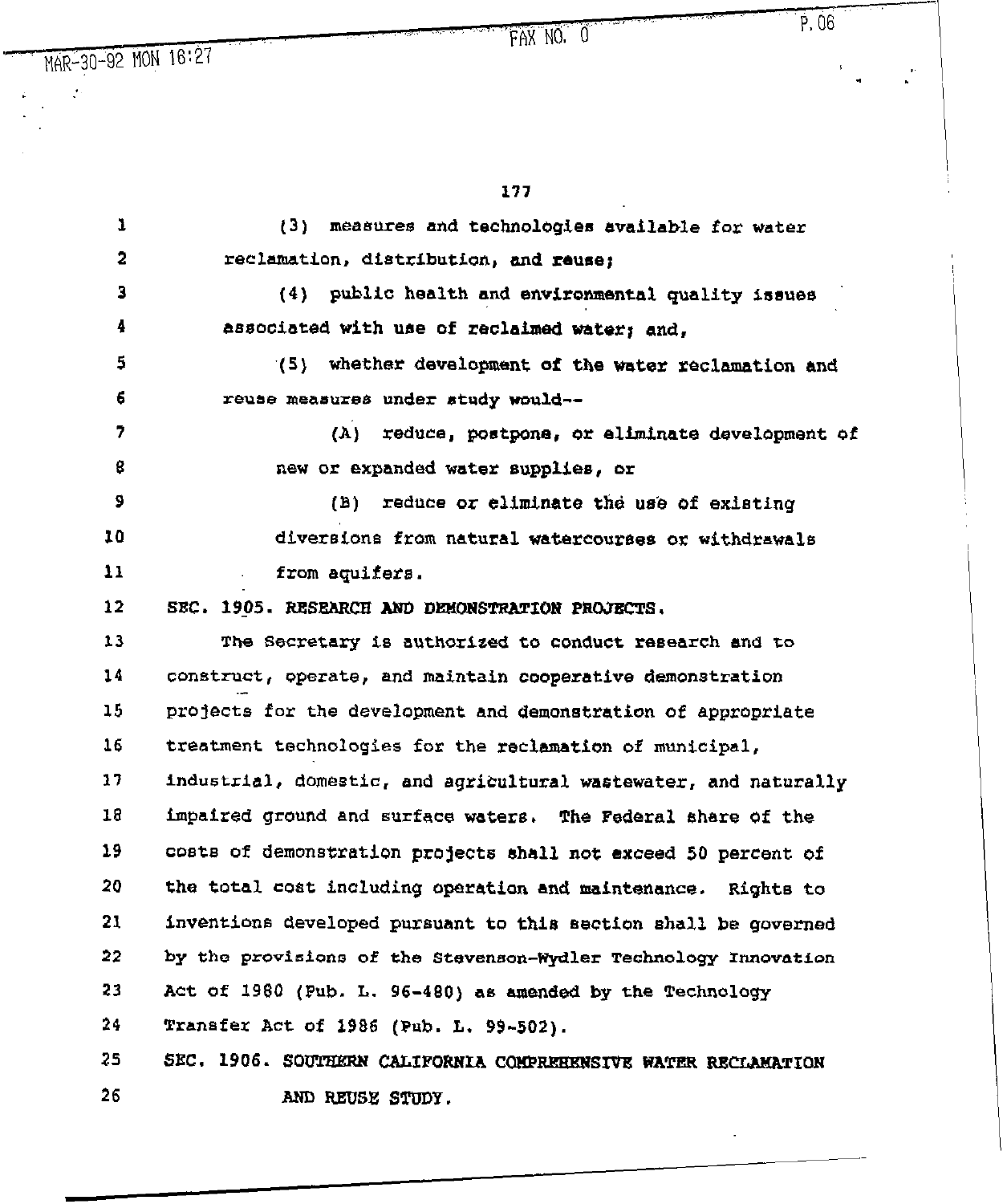178

1 **2 3 4 5 6 7 8**  (a) The Secretary is authorized to conduct a study to assess the feasibility of a comprehensive water reclamation and reuse system for Southern California. For the purpose of this title, the term "Southern California' *mane!* those portions of the CCmnties of Imperial, Los Angeles, Orange, San *Bernadine,*  Riverside, San Diego, and Ventura within the south coast and Colorado River hydrologic *regions as defined* by the California Department of Water Resources.

**9 10**  11 12 13 (b) The Secretary shall conduct the etudy authorized by this section in cooperation with the State of California and appropriate local and regional entities. The Federal share of . .. the costs associated with this study shall not *exceed 50* per \_ centum of the total.

14 15 16 17 18 (c)\_:.,The Secretary shall submit the *report authorized* by this section to the Committee on Energy and Natural Resources of the Senate and the Committee on Interior and Insular Affairs of the House of Representatives not.later than six years after appropriation of funds authorized by this title.

19 SEC. 1907. SAN JOSE AREA WATER RECLAMATION STUDY.

20 21 22 23 24 25 (a) The Secretary, in cooperation with the city of San Jose, California, and the Santa Clara Valley Water District, and local water suppliers, shall conduct a feasibility study of the potential for development **of** demonstration and permanent facilities and related programs to reclaim and reuse water in the San Jose metropolitan service area.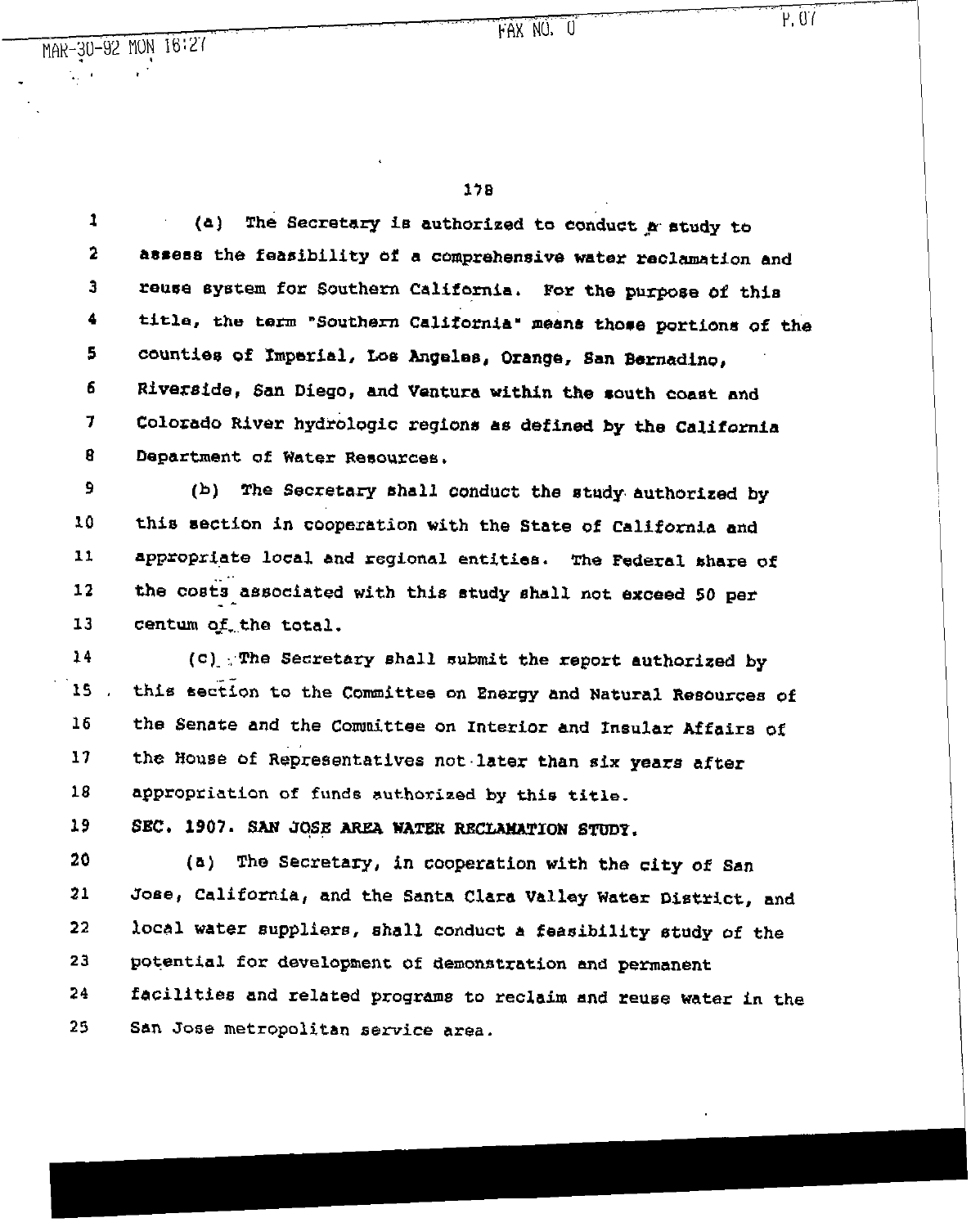23

## $P, 08$

.

r

" "

179

.<br>स्टब्स्ट*र* 

1 2 3 4 5 6 7 8 9 10 I1 12 13 14 15 16 17 1s 19 26 21 22  $(b)$  The Federal share of the costs of the study authorized by this section shall not exceed 50 per centum of the total. (c) The Secretary shall submit the report authorized by thin section to the Committee on Energy and Natural Resources **of**  the Senate and the Committee on Interior and *Insular* **Affair8 of the Kouae** of Repreaentativea not later than two years after appropriation of funds authorized by this title. SEC. 1908. PHOENIX HETROPOLITAN WATER RECLAMATION STUDY AND PROGRAM. (a) The Secretary, in cooperation with the city of Phoenix, Arizona, shall conduct a feasibility study of the potential for development of facilities to utilize fully wastewater from the the state of  $\mathcal{L}_{\mathcal{L}_{\mathcal{L}}}$ regional wastewater treatment plant for direct municipal, industrial, agricultural, and environmental purposes, groundwater recharge-and direct potable **reuse** in the Phoenix metropolitan area, and in cooperation with the City of Phoenix design and construct facilities for environmental purposes, ground water recharge and direct potable reuse. (b) The Federal share of the casts of the study authorized by this section shall not exceed 50 per centum of the total. The Federal share of the costs associated with the project described in subsection (a) shall not exceed 25 per centum of the total.

24 maintenance **of** the project.

25 26 (c) The Secretary shall submit the **report** authorized by this section to the Committee on Energy and Natural Resources of

The Secretary shall not provide funds for operation or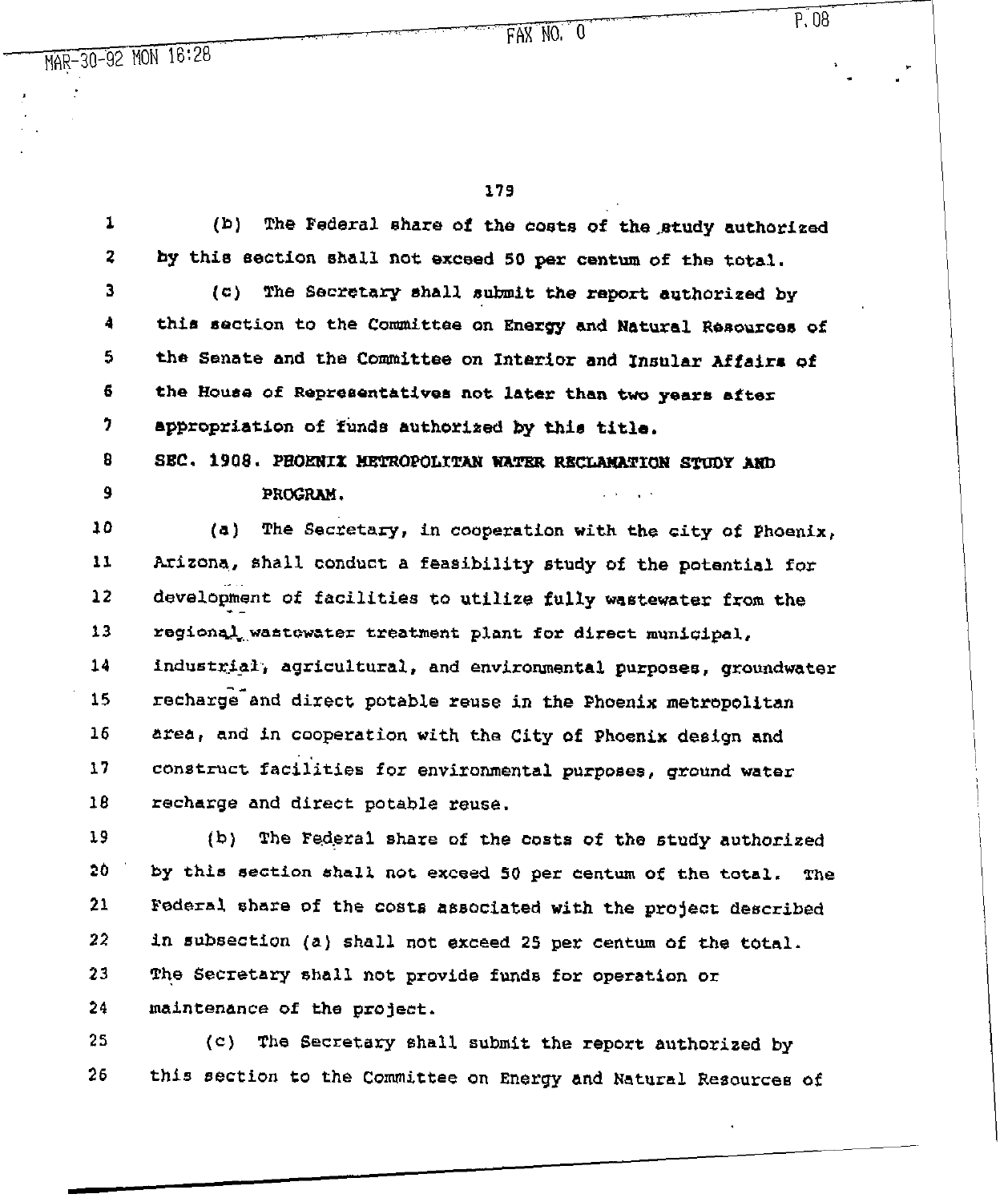FAX NO. O

 $P.09$ 

-30-92 MON 18:28

180

1 2 3 4 the Senate and the Committee an Interior and Insular Affairs of the House of Representatives *not* later than two years after appropriation of funds authorized by this title. SEC. 1909. TUCSON AREA WATER RECLAMATION STUDY.

5 6 7 8 9 LO 11 12 (41) The Secretary, in cooperation with the State of Arizona and appropriate local and regional entities, shall *conduct a*  faasibility study.of comprehensive water reclamation and reuse system for Southern Arizona. For the purpose of this section, the term \*Southern &zizona" means those portions of the counties of Pima, Santa cruz, and Pinal within the Tucson Active Management Hydrologic Area as defined by the Arizona Department .: of Water Resources.

13 14 (b). The Federal share of the coats *of* the study authorized by this section shall not exceed 50 per centum of the total.

15 16 11 18 19 (c) The Secretary shall submit the report authorized by this section to the Committee on Energy and Natural Resources of the Senate and *the* Committee on Interior and Insular Affairs of the House of Representatives not later than four years after appropriation of-funds authorized by this title.

20 SEC. 1910. LAKE CHERAW WATER RECLAMATION AND REUSE

21

 $S$ TULV.

22 23 24 25 26 (a) The Secretary **is** authorited, in cooperation with the State of Colorado and appropriate local and regional entities, to conduct a study to assess and develop means **of** reclaiming the waters of bake Cheraw, Colorado, or otherwise ameliorating, controlling and mitigating potential negative impacts of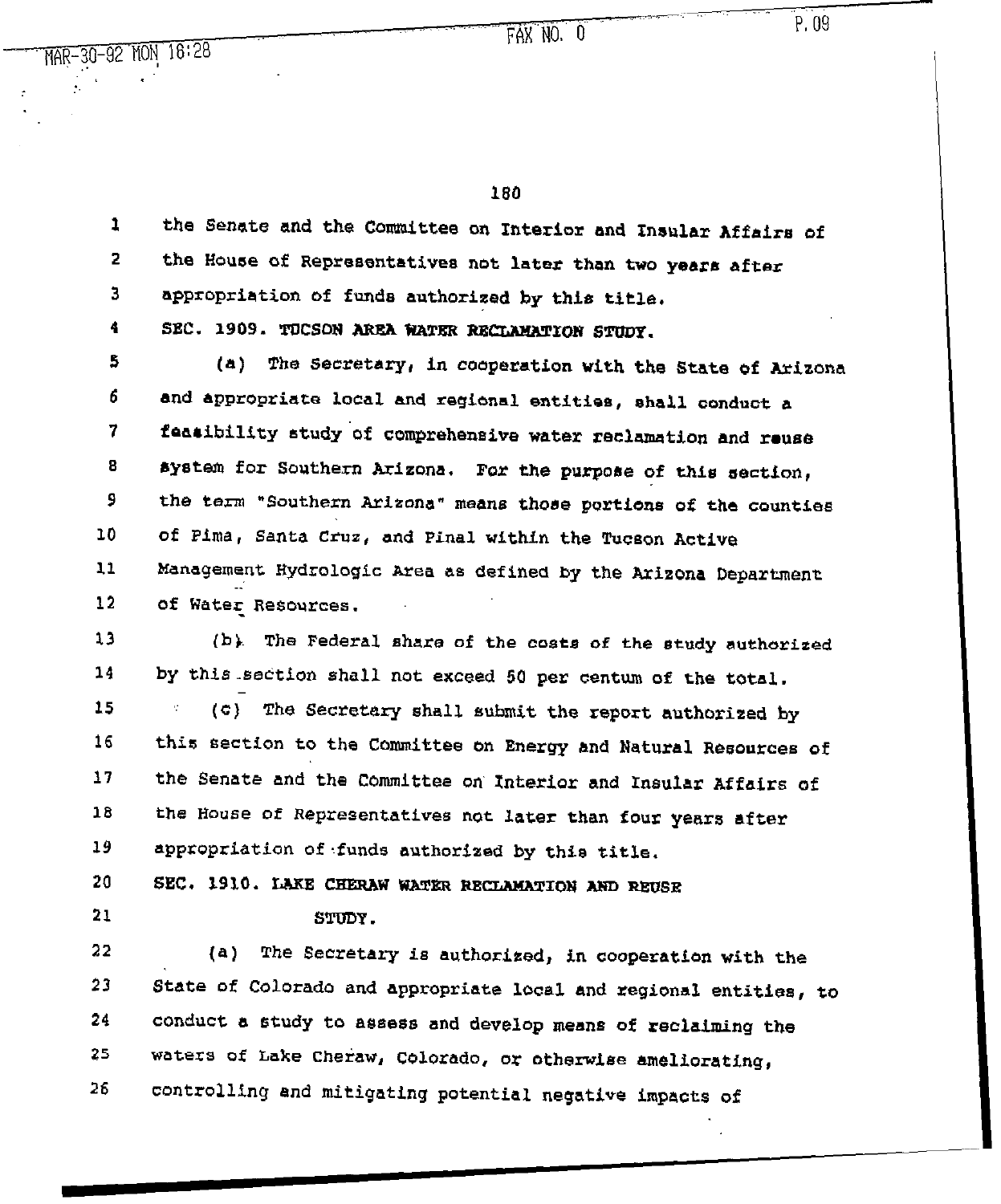$\ddot{\bullet}_2$ 

FAX NO; 0

., ~1

191

1 2 3 4 5 6 7 8 9 10 11 12 13 14 15 16 17 18 19 20 . . 21 22 23 24 25 26 pollution in the water8 bf Lake Cheraw on groundwater resource8 or the waters of the Arkansas River. (b) The Federal share of the costs **of** the study authorized by,this section shall not exceed 5b par **centurn of** the total. (c) The Secretary shall submit the report authorized by thie section to the Committee *on Energy* and Natural Resources of the Senate and the Committee on Znterior and Insular Affairs of the Rouse of Representatives *not* later than two years after appropriation of funds authorized by this title. SEC. 1911. SAN DIEGO AREA WATER RECLAMATION PROGRAM. (a) The Secretary, in cooperation with the city of San  $\mathbf{r}$ Diego, California or its succea6or agency in the management of the Sanr.Diego Area Wastewater Management District, shall participate in the planning, design and construction of . demonstration and permanent facilities to reclaim and reuse water in the San Diego metropolitan service area. (b) The Federal share of the costs of the facilities authorized by subsection (a) shall not exceed 2S per centum of the total. The Secretary shall not provide funds fox the operation or maintenance of the project. SEC. 1912. LOS ANGELES AREA WATER RECLAMATION AND REUSE PROJECT. (a) The Secretary is authorized to participate with the city and county of Los Angeles, State of California, West Basin Municipal Water District, and other appropriate authorities, in the design, planning, end construction of water reclamation and *retme* projects to treat approximately one hundred and twenty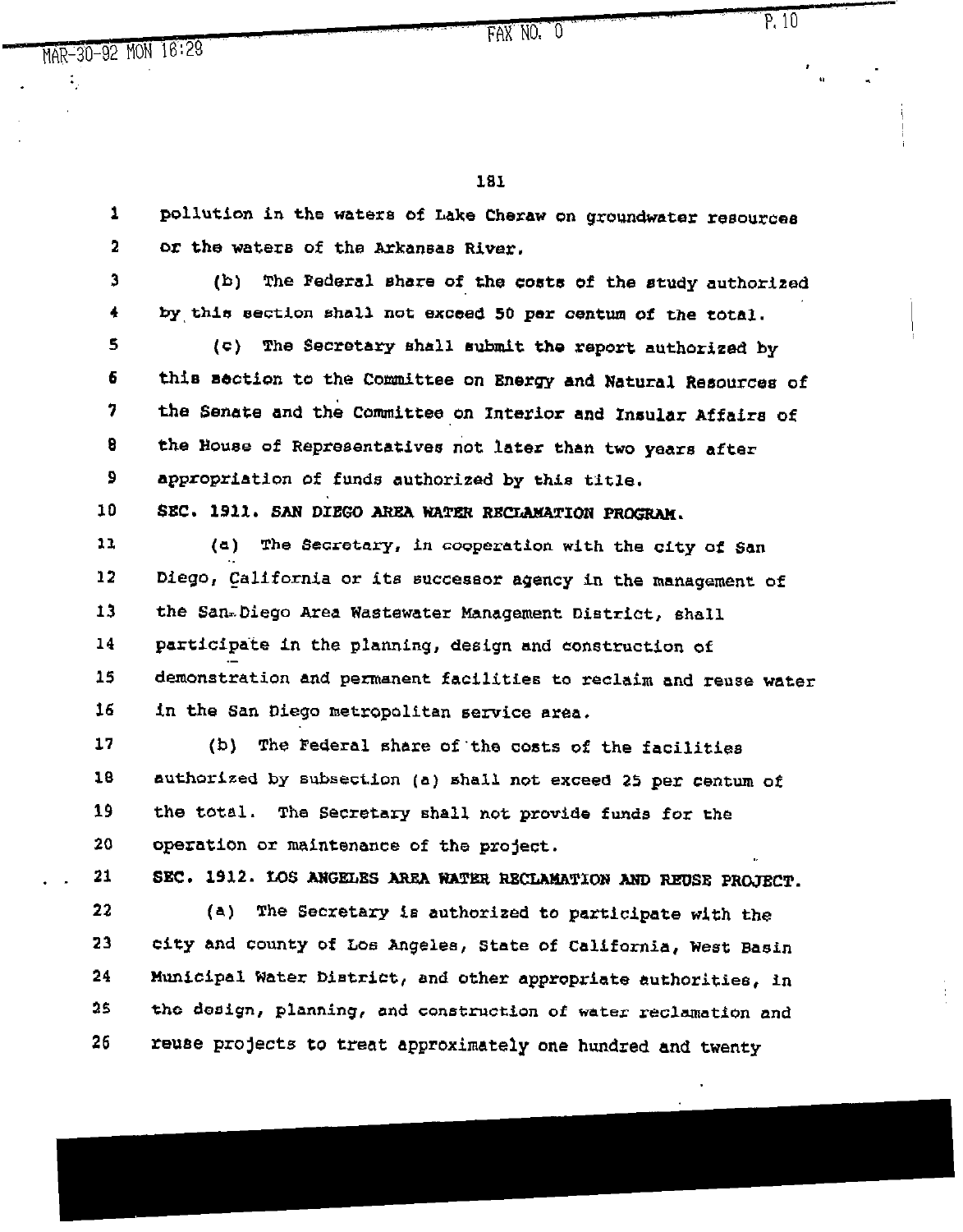$\mathcal{L}^{\text{max}}_{\text{max}}$ 

 $FAX NO. O P. 11$ 

 $\mathbf{r}$ 

182

1 2 *3 4 5 6 7 e 9 10*  11 12 13 **14 15 16**  17 18 19 20 **21**  thousand acre-feet per year of effluent **from** the city and county **of Los Angeles, in** order to provide new water supplioe *for*  industrial, environmental, *ana* **other** beneficial purposes, to reduce the demand for imported water, and to reduce sewage *effluent* discharged into **Santa** Moniaa Bay. (b) The Secretary's share of costs associated with the **project** described'fn subsection (a) &hall *not exceed* 25 per **CentM Of** the **totAl.** The Secretary shall not *provide* funds for operation or maintenance of the project. SEC. 1913. SAN GABRIEL BASIN DEMONSTRATION PROJECT. (a) The Secretary, *in* cooperation with the Metropolitan Water District of Southern California and the Hain San Gabriel Water Quality Authority or a successor public agency, is authorized to participate in the design, planning and .\_ construction of a conjunctive-use facility designed to improve the water quality ia the San Gabriel groundwater basin and allow the utilization of the basin as a water storage facility; *Pravfded,* That this authority ahall not be construed to limit *the*  authority of the!United States under any other Federal statute to pursue remedial actions or recovery of costs for work performed pursuant to this subsection.

**22 23**  24 25  $(b)$  The Secretary's share of costs associated with the project described in subsection (a) shall not exceed *25* per centum of the total. The Secretary shall not provide funds for the operation or maintenance of the project.

26 SEC. 1914. AUTHORIZATION OF APPROPRIATIONS.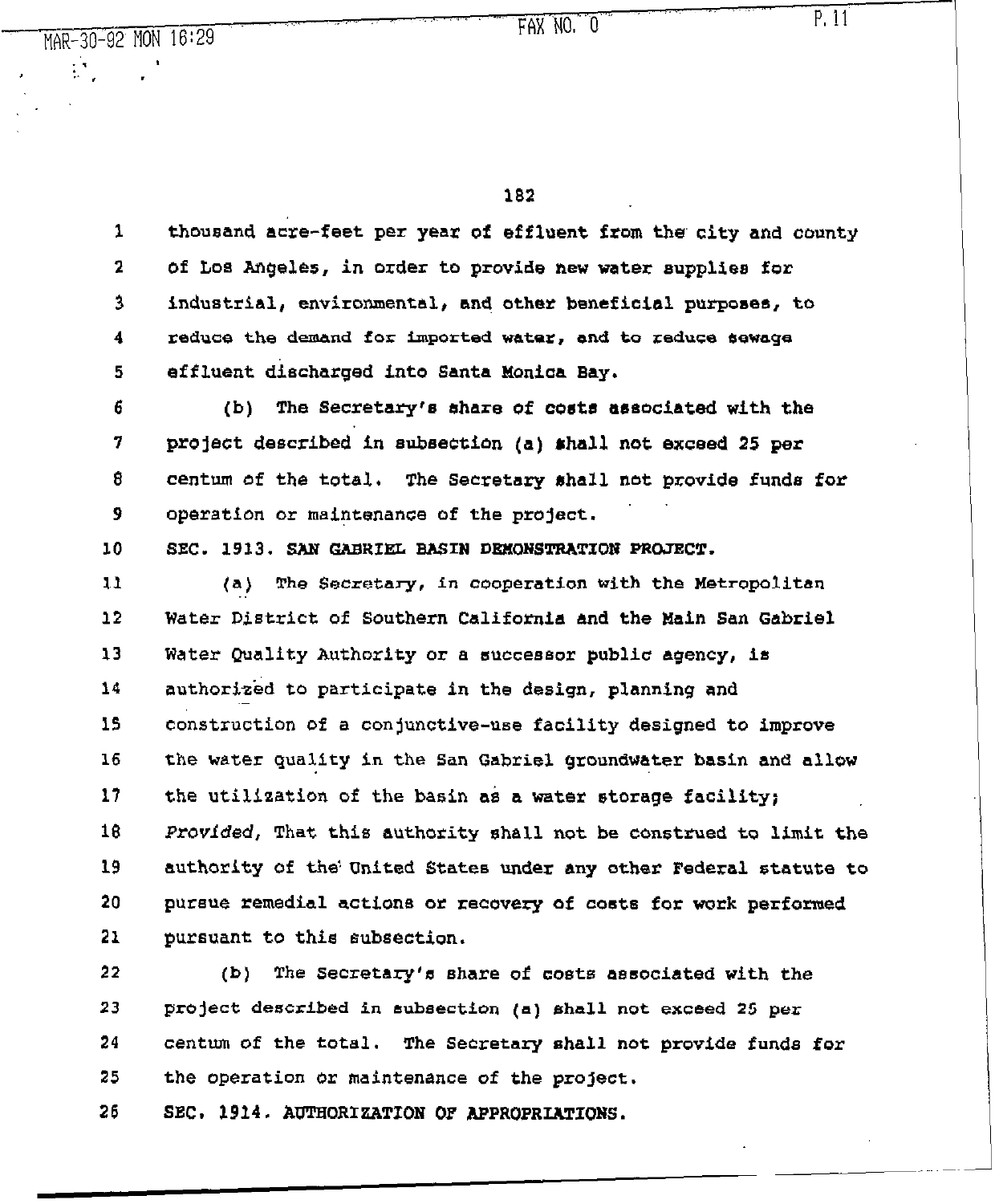183

1 **2 3**  There are authorized to be appropriated such sums as may be necessary to carry out the purposes end provision8 of sectiona 1901 through 1913 of this title,

**4**  SEC. 1915. GROUNDWATER STUDY.

**5 6 7 8 9**  10 11 12 13 (a) In furtherance of the High Plaina Groundwater Demonstration Program Act of 1983 (98 Stat. 1675), the Secretary of the Interior, acting through the Bureau of Reclamation and the Geological Survey, shall conduct an investigation and analysis of the impacts of existing Bureau of Reclamation projects on the quality and quantity of groundwater resources. Based on such investigation and analysis, the Secretary shall prepare a reclamation groundwater management and technical assistance report which shall include--

14 15 (1) a description of the findings of the investigation . and analysis, including the methodology employed;

16 17 18 (2) a description of methods for optimizing Bureau of Reclamation project operations to ameliorate adverse impacts on groundwater, and

19 20 21 22 23 24 25 (3) the Secretary's recommendations, along with the recommendations of the Governors of the affected States, concerning the establishment of a groundwater management and technical assistance program in the Department **of** the Interior in order to assist Federal and non-Federal entity development and implementation of groundwater management plans and activities.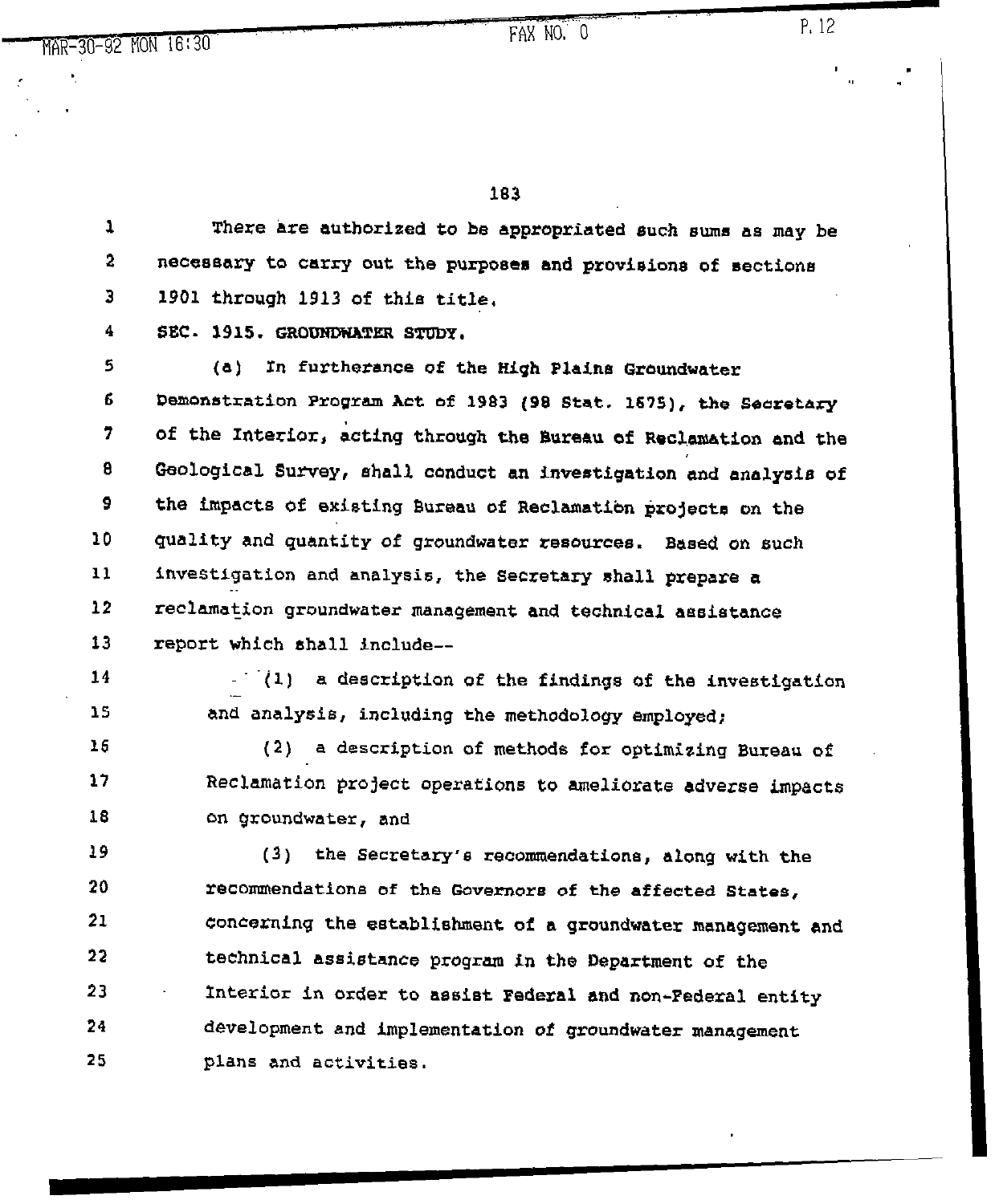MAR-SO-92 'MON 16:30

184

1 2 3 4 5 6 1 8 9 10 11 12 33 14 15 16 17 18 19 20 21 22 23 24 25 (b) In conducting the investigation and aualyais, and in preparation of the report referred to in this section, the Secretary shall consult with the Gwenors of the affected St&tee.  $(c)$  . The report shall be submitted to the Committees on Appropriations and *Interior* **and Insular Alfairs of the House of**  Representatives and the Committees on Appropriations and Energy and Natural Resources of the Senate within three years of the appropriation of funds authorized by section 1916. SEC. 1916. AUTHORIZATION OF APPROPRIATIONS. There is authorized *to* **be** appropriated fox **fiscal years**  beginning after September 30, 1992, \$4,000,000 to carry out the study authorized by section 1915. .- TITLE XX - SALTON SEA RESEARCH PROJECT SEC. 2001. RESEARCH PROJECT TO CONTROL SALINITY. (a) RESEARCH PROJECT. -- The Secretary of the Interior, acting through the Bureau of Reclamation, shall conduct a ZeBearch project for the development of a method or combination of methods to reduce and control salinity in inland water bodies. Such research shall include testing an enhanced evaporation system for treatment of saline waters, **and studies regarding** *inwater segregation of* saline water6 and of dilution from other Bounces. The project shall be located in the area of the Salton Sea of 6outhern California.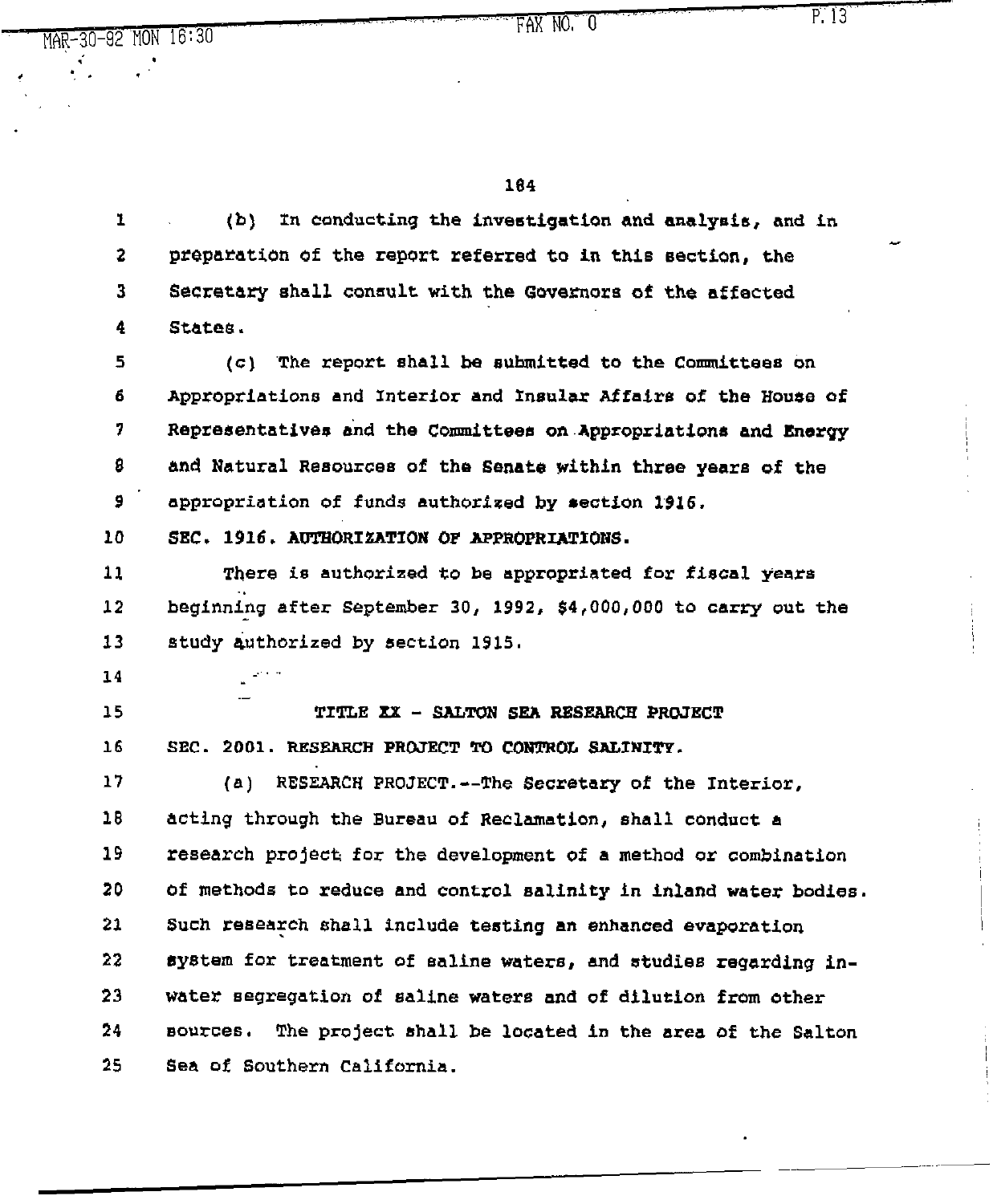MAR-30-92 MON 16:31 " ,  $\epsilon$  . The  $\epsilon$ e ~ \*: FAX NO. 0 **P. 14** P. 14 BUSINESS MEETING COMMITTEE ON ENERGY AND NATURAL RESOURCES

March 19, 1992

Final Version

1. Cleared by joint staff -- the following titles of H.R. 429, as amended by the Bradley substitute with the indicated additional amendments:

(refer to aide-by-side comparison)

- (a) X. Miscellaneous Proviaiona, Central Valley Project (deleted in the Bradley substitute)
- (b) XVI. Water Reclamation and Reuse (with Seymour/Cranston amendments fez a demonstration program in San Jose, California and a feasibility study in San Franoieoo, California)
- (c) XVII. Reclamation Reform Act of 1982 (deleted, with both the Bradley substitute and the Burns amendment withdrawn)
- (f) XXIV. Sly Park Unit, Central Valley Project (deleted in the Bradley substitute)
- (g) XXVIII. Desalination (deleted in the Bradley substitute)
- (h) Reclamation Recreation Management Act (Title XXX of the Bradley Substitute as modified and agreed to last week with a Hatfield clarifying amendment to the Bradley substitute on nonreimbursability)
- (i) Redwood Valley County Water District (Title XXII of the Bradley substitute)
- (j) United Water Conservation District, California **(Title** XXIII of the Bradley substitute)
- 2. Cleared by joint staff -- new provisions:
	- (a) Conrad -- Clarifying amendment for the Mni Wiconi Project Act of 1988
	- (b) Seymour -- Long-term water contract for the San Joaquin National Veterans Cemetery, California

3. Additional titles to be considered with the following amendments:

Passed

39571